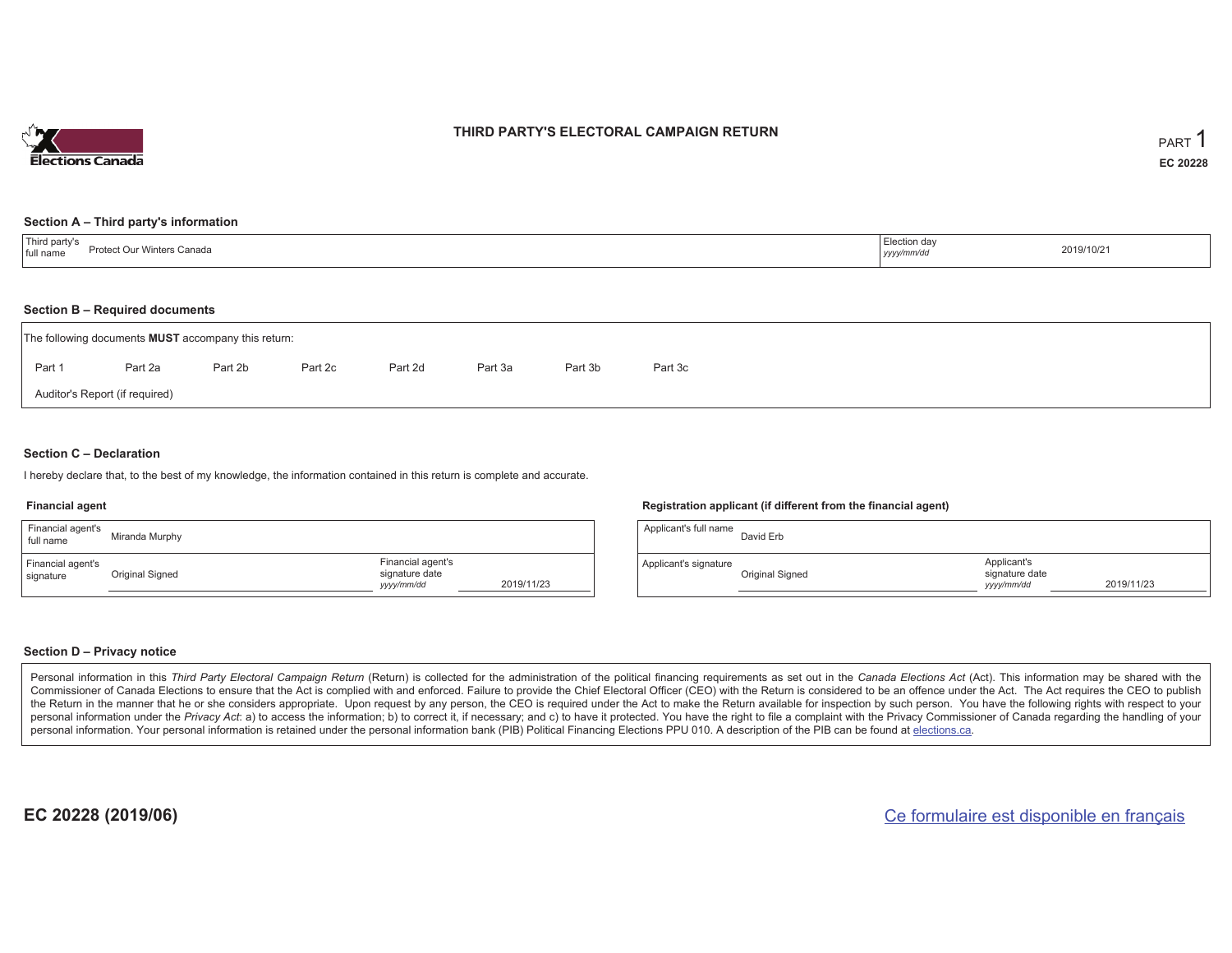

### **THIRD PARTY'S ELECTORAL CAMPAIGN RETURN HIRD PARTY'S ELECTORAL CAMPAIGN RETURN<br>Statement of monetary contributions received PART 2a**

**EC 20228**

| No.                                                                                                                          | Full name | <b>Street</b><br>no. | <b>Street</b> | Apt. | City | Prov./<br>Terr. | Postal<br>code | Date<br>received<br>yyyy/mm/dd                         | Individual | Business /<br>Commercial<br>organization | Government | Trade union | Corporation<br>without share<br>capital | Unincorporated<br>organization or<br>association |
|------------------------------------------------------------------------------------------------------------------------------|-----------|----------------------|---------------|------|------|-----------------|----------------|--------------------------------------------------------|------------|------------------------------------------|------------|-------------|-----------------------------------------|--------------------------------------------------|
|                                                                                                                              |           |                      |               |      |      |                 |                |                                                        | \$         | \$                                       | \$         | \$          | \$                                      | \$                                               |
|                                                                                                                              |           |                      |               |      |      |                 |                |                                                        |            |                                          |            |             |                                         |                                                  |
|                                                                                                                              |           |                      |               |      |      |                 |                |                                                        |            |                                          |            |             |                                         |                                                  |
|                                                                                                                              |           |                      |               |      |      |                 |                |                                                        |            |                                          |            |             |                                         |                                                  |
|                                                                                                                              |           |                      |               |      |      |                 |                |                                                        |            |                                          |            |             |                                         |                                                  |
|                                                                                                                              |           |                      |               |      |      |                 |                |                                                        |            |                                          |            |             |                                         |                                                  |
|                                                                                                                              |           |                      |               |      |      |                 |                |                                                        |            |                                          |            |             |                                         |                                                  |
|                                                                                                                              |           |                      |               |      |      |                 |                |                                                        |            |                                          |            |             |                                         |                                                  |
|                                                                                                                              |           |                      |               |      |      |                 |                |                                                        |            |                                          |            |             |                                         |                                                  |
|                                                                                                                              |           |                      |               |      |      |                 |                |                                                        |            |                                          |            |             |                                         |                                                  |
|                                                                                                                              |           |                      |               |      |      |                 |                |                                                        |            |                                          |            |             |                                         |                                                  |
|                                                                                                                              |           |                      |               |      |      |                 |                |                                                        |            |                                          |            |             |                                         |                                                  |
|                                                                                                                              |           |                      |               |      |      |                 |                |                                                        |            |                                          |            |             |                                         |                                                  |
|                                                                                                                              |           |                      |               |      |      |                 |                |                                                        |            |                                          |            |             |                                         |                                                  |
|                                                                                                                              |           |                      |               |      |      |                 |                |                                                        |            |                                          |            |             |                                         |                                                  |
|                                                                                                                              |           |                      |               |      |      |                 |                | Totals carried forward from previous page \$           |            |                                          |            |             |                                         |                                                  |
|                                                                                                                              |           |                      |               |      |      |                 |                |                                                        |            |                                          |            |             |                                         |                                                  |
| Total amount of monetary contributions by contributors who gave over \$200 (A)<br>Number of contributors who gave over \$200 |           |                      |               |      |      |                 |                |                                                        |            |                                          |            |             |                                         |                                                  |
| Total amount of monetary contributions by contributors who gave \$200 or less $(B)$                                          |           |                      |               |      |      |                 |                |                                                        |            |                                          |            |             |                                         |                                                  |
|                                                                                                                              |           |                      |               |      |      |                 |                |                                                        |            |                                          |            |             |                                         |                                                  |
| Number of contributors who gave \$200 or less<br>Total amount of all monetary contributions (A+B)                            |           |                      |               |      |      |                 |                |                                                        |            |                                          |            |             |                                         |                                                  |
|                                                                                                                              |           |                      |               |      |      |                 |                |                                                        |            |                                          |            |             |                                         |                                                  |
|                                                                                                                              |           |                      |               |      |      |                 |                | Number of contributors who gave monetary contributions |            |                                          |            |             |                                         |                                                  |

| <sup>1</sup> Third<br>party |  | 2019/10/2<br>the contract of the contract of the contract of the contract of the contract of<br>,,,,, | ה כ<br>-aut<br>- - - |
|-----------------------------|--|-------------------------------------------------------------------------------------------------------|----------------------|
|-----------------------------|--|-------------------------------------------------------------------------------------------------------|----------------------|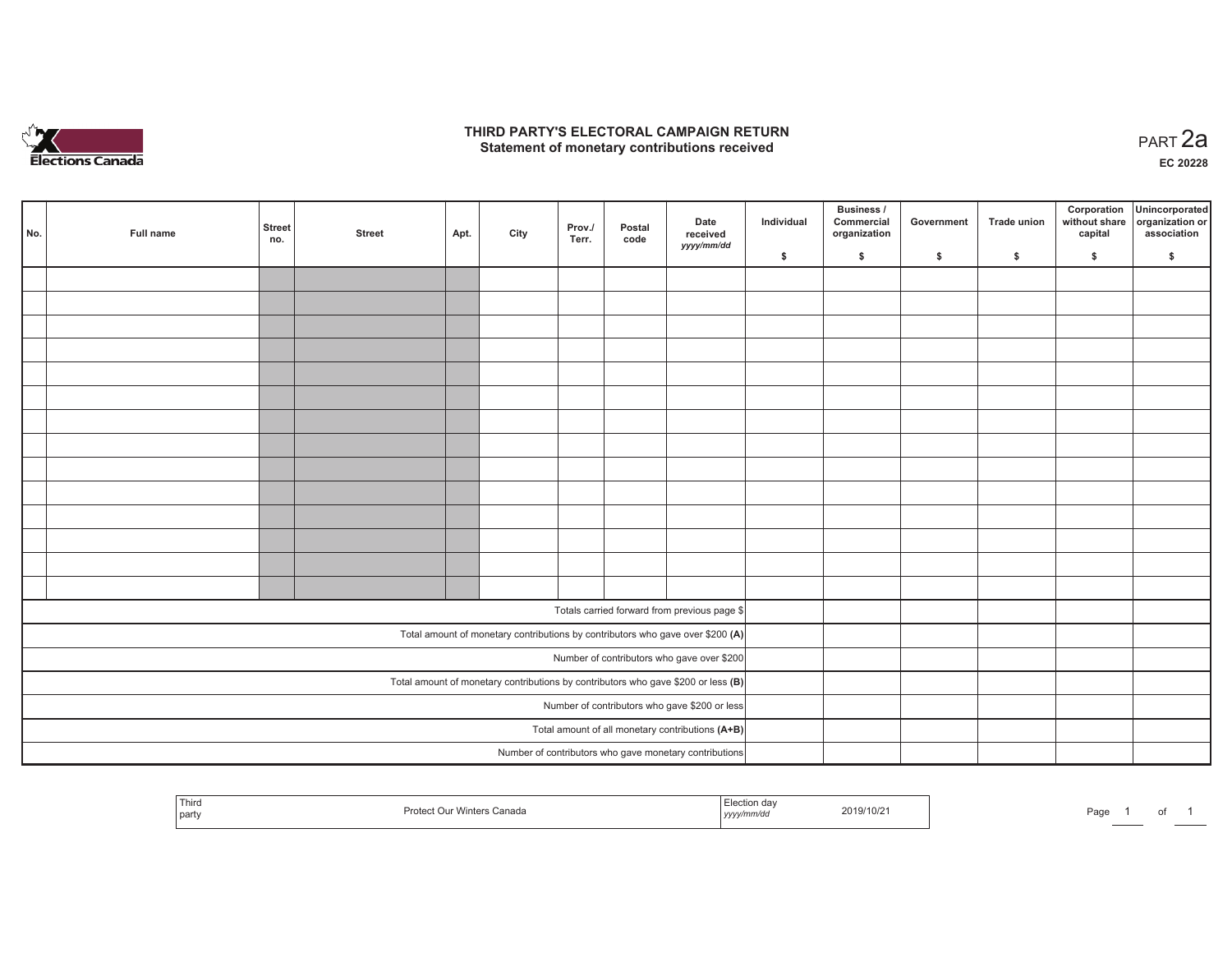

## **THIRD PARTY'S ELECTORAL CAMPAIGN RETURN**  THIRD PARTY'S ELECTORAL CAMPAIGN RETURN<br>Statement of non-monetary contributions received<br> **PART 2b**

| No. |                                                                                         | Full name       | <b>Street</b><br>no. | <b>Street</b> | Apt. | City     | Prov./<br>Terr. | Postal<br>code | Date<br>received<br>yyyy/mm/dd                                                     | Individual | Business /<br>Commercial<br>organization | Government | <b>Trade union</b> | Corporation<br>without share<br>capital | Unincorporated<br>organization or<br>association |
|-----|-----------------------------------------------------------------------------------------|-----------------|----------------------|---------------|------|----------|-----------------|----------------|------------------------------------------------------------------------------------|------------|------------------------------------------|------------|--------------------|-----------------------------------------|--------------------------------------------------|
|     |                                                                                         |                 |                      |               |      |          |                 |                |                                                                                    | \$         | \$                                       | \$         | $\mathbf{s}$       | \$                                      | \$                                               |
|     |                                                                                         | Sid Lee         |                      |               |      | Montreal | QC              | <b>H3B2C6</b>  | 2019/09/27                                                                         |            | 148,215.00                               |            |                    |                                         |                                                  |
|     |                                                                                         | 2 Origin Design |                      |               |      | Montreal | QC              | <b>H2T2S5</b>  | 2019/10/09                                                                         |            | 4,500.00                                 |            |                    |                                         |                                                  |
|     |                                                                                         |                 |                      |               |      |          |                 |                |                                                                                    |            |                                          |            |                    |                                         |                                                  |
|     |                                                                                         |                 |                      |               |      |          |                 |                |                                                                                    |            |                                          |            |                    |                                         |                                                  |
|     |                                                                                         |                 |                      |               |      |          |                 |                |                                                                                    |            |                                          |            |                    |                                         |                                                  |
|     |                                                                                         |                 |                      |               |      |          |                 |                |                                                                                    |            |                                          |            |                    |                                         |                                                  |
|     |                                                                                         |                 |                      |               |      |          |                 |                |                                                                                    |            |                                          |            |                    |                                         |                                                  |
|     |                                                                                         |                 |                      |               |      |          |                 |                |                                                                                    |            |                                          |            |                    |                                         |                                                  |
|     |                                                                                         |                 |                      |               |      |          |                 |                |                                                                                    |            |                                          |            |                    |                                         |                                                  |
|     |                                                                                         |                 |                      |               |      |          |                 |                |                                                                                    |            |                                          |            |                    |                                         |                                                  |
|     |                                                                                         |                 |                      |               |      |          |                 |                |                                                                                    |            |                                          |            |                    |                                         |                                                  |
|     |                                                                                         |                 |                      |               |      |          |                 |                |                                                                                    |            |                                          |            |                    |                                         |                                                  |
|     |                                                                                         |                 |                      |               |      |          |                 |                |                                                                                    |            |                                          |            |                    |                                         |                                                  |
|     |                                                                                         |                 |                      |               |      |          |                 |                |                                                                                    |            |                                          |            |                    |                                         |                                                  |
|     |                                                                                         |                 |                      |               |      |          |                 |                | Totals carried forward from previous page \$                                       |            |                                          |            |                    |                                         |                                                  |
|     |                                                                                         |                 |                      |               |      |          |                 |                | Total amount of non-monetary contributions by contributors who gave over \$200 (A) |            | 152,715.00                               |            |                    |                                         |                                                  |
|     | Number of contributors who gave over \$200                                              |                 |                      |               |      |          |                 |                |                                                                                    |            | $\overline{2}$                           |            |                    |                                         |                                                  |
|     | Total amount of non-monetary contributions by contributors who gave \$200 or less $(B)$ |                 |                      |               |      |          |                 |                |                                                                                    |            |                                          |            |                    |                                         |                                                  |
|     | Number of contributors who gave \$200 or less                                           |                 |                      |               |      |          |                 |                |                                                                                    |            |                                          |            |                    |                                         |                                                  |
|     | Total amount of all non-monetary contributions $(A+B)$                                  |                 |                      |               |      |          |                 |                |                                                                                    |            | 152,715.00                               |            |                    |                                         |                                                  |
|     |                                                                                         |                 |                      |               |      |          |                 |                | Number of contributors who gave non-monetary contributions                         |            | 2                                        |            |                    |                                         |                                                  |

|  | Third<br>  party | Canada<br>vvinters<br>∽готе | rion day<br>  УУУУ<br><del></del> | 2019/10/2 | Page |  |  |  |
|--|------------------|-----------------------------|-----------------------------------|-----------|------|--|--|--|
|--|------------------|-----------------------------|-----------------------------------|-----------|------|--|--|--|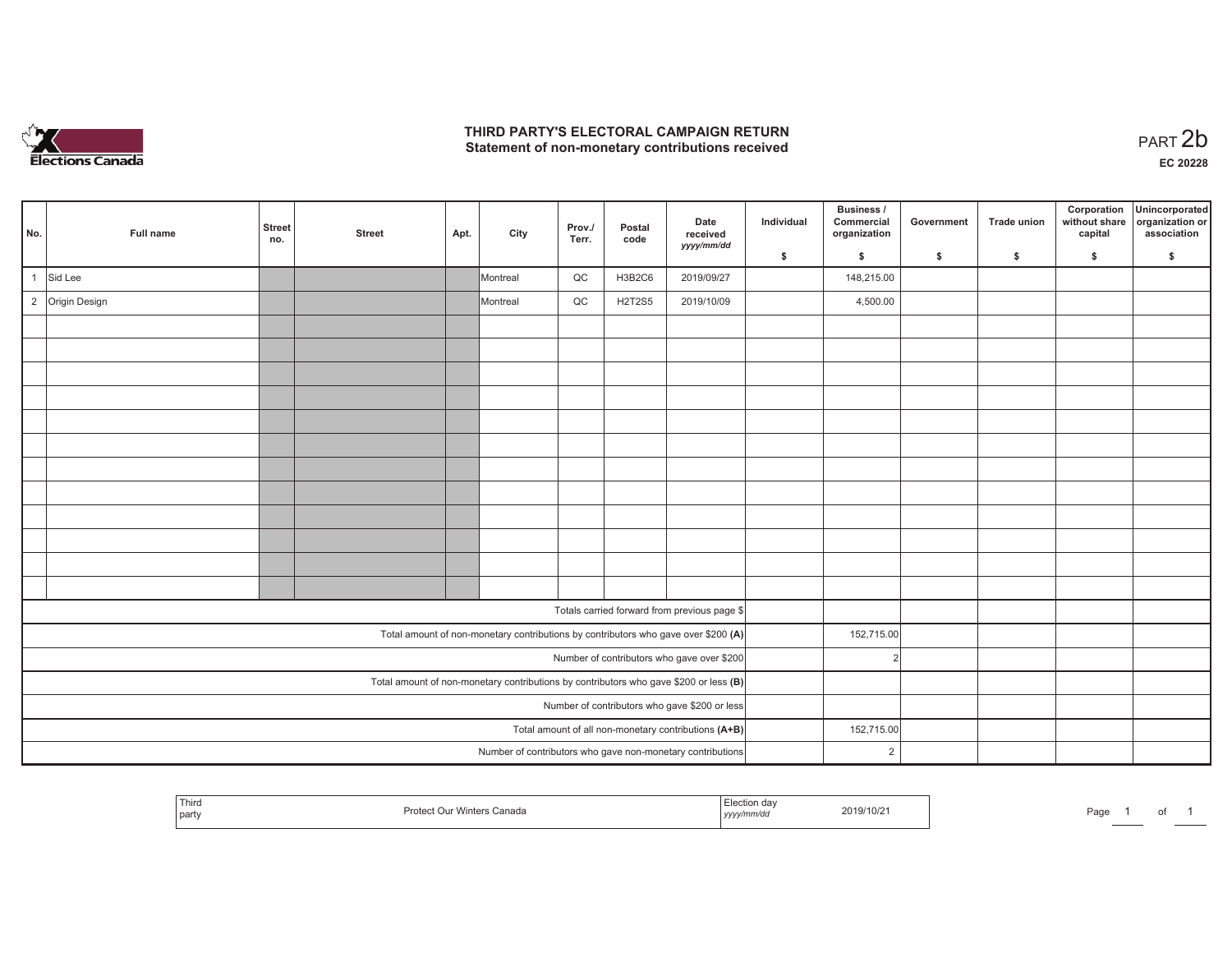

### **THIRD PARTY'S ELECTORAL CAMPAIGN RETURN STATE:** PARTY'S ELECTORAL CAMPAIGN RETURN<br>
Statement of operating loans received

**EC 20228**

|                                 | No.                                                               | Full name | <b>Street</b><br>no. | <b>Street</b> | Apt. | City | Prov./<br>Terr. | Postal<br>code | Date<br>received                                             | Individual | Business /<br>Commercial<br>organization | Government | Trade union | Corporation<br>capital | Unincorporated<br>without share organization or<br>association |
|---------------------------------|-------------------------------------------------------------------|-----------|----------------------|---------------|------|------|-----------------|----------------|--------------------------------------------------------------|------------|------------------------------------------|------------|-------------|------------------------|----------------------------------------------------------------|
|                                 |                                                                   |           |                      |               |      |      |                 |                | yyyy/mm/dd                                                   | \$         | \$                                       | \$         | \$          | \$                     | \$                                                             |
|                                 |                                                                   |           |                      |               |      |      |                 |                |                                                              |            |                                          |            |             |                        |                                                                |
|                                 |                                                                   |           |                      |               |      |      |                 |                |                                                              |            |                                          |            |             |                        |                                                                |
|                                 |                                                                   |           |                      |               |      |      |                 |                |                                                              |            |                                          |            |             |                        |                                                                |
|                                 |                                                                   |           |                      |               |      |      |                 |                |                                                              |            |                                          |            |             |                        |                                                                |
|                                 |                                                                   |           |                      |               |      |      |                 |                |                                                              |            |                                          |            |             |                        |                                                                |
|                                 |                                                                   |           |                      |               |      |      |                 |                |                                                              |            |                                          |            |             |                        |                                                                |
|                                 |                                                                   |           |                      |               |      |      |                 |                |                                                              |            |                                          |            |             |                        |                                                                |
|                                 |                                                                   |           |                      |               |      |      |                 |                |                                                              |            |                                          |            |             |                        |                                                                |
|                                 |                                                                   |           |                      |               |      |      |                 |                |                                                              |            |                                          |            |             |                        |                                                                |
|                                 |                                                                   |           |                      |               |      |      |                 |                |                                                              |            |                                          |            |             |                        |                                                                |
|                                 |                                                                   |           |                      |               |      |      |                 |                |                                                              |            |                                          |            |             |                        |                                                                |
|                                 |                                                                   |           |                      |               |      |      |                 |                |                                                              |            |                                          |            |             |                        |                                                                |
|                                 |                                                                   |           |                      |               |      |      |                 |                |                                                              |            |                                          |            |             |                        |                                                                |
|                                 |                                                                   |           |                      |               |      |      |                 |                |                                                              |            |                                          |            |             |                        |                                                                |
|                                 |                                                                   |           |                      |               |      |      |                 |                | Totals carried forward from previous page \$                 |            |                                          |            |             |                        |                                                                |
|                                 |                                                                   |           |                      |               |      |      |                 |                | Total amount of loans by lenders who provided over \$200 (A) |            |                                          |            |             |                        |                                                                |
|                                 | Number of lenders who provided over \$200                         |           |                      |               |      |      |                 |                |                                                              |            |                                          |            |             |                        |                                                                |
|                                 | Total amount of loans by lenders who provided \$200 or less $(B)$ |           |                      |               |      |      |                 |                |                                                              |            |                                          |            |             |                        |                                                                |
|                                 | Number of lenders who provided \$200 or less                      |           |                      |               |      |      |                 |                |                                                              |            |                                          |            |             |                        |                                                                |
| Total amount of all loans (A+B) |                                                                   |           |                      |               |      |      |                 |                |                                                              |            |                                          |            |             |                        |                                                                |
|                                 |                                                                   |           |                      |               |      |      |                 |                | Number of all lenders who provided loans                     |            |                                          |            |             |                        |                                                                |

| Third<br>  party | imtn<br>Prote<br>าters Canada<br>,,,,, | ∍≂u∪∩ αav<br>m/a<br>ーノンソン | 2019/10/2 | Page |  |  |  |
|------------------|----------------------------------------|---------------------------|-----------|------|--|--|--|
|------------------|----------------------------------------|---------------------------|-----------|------|--|--|--|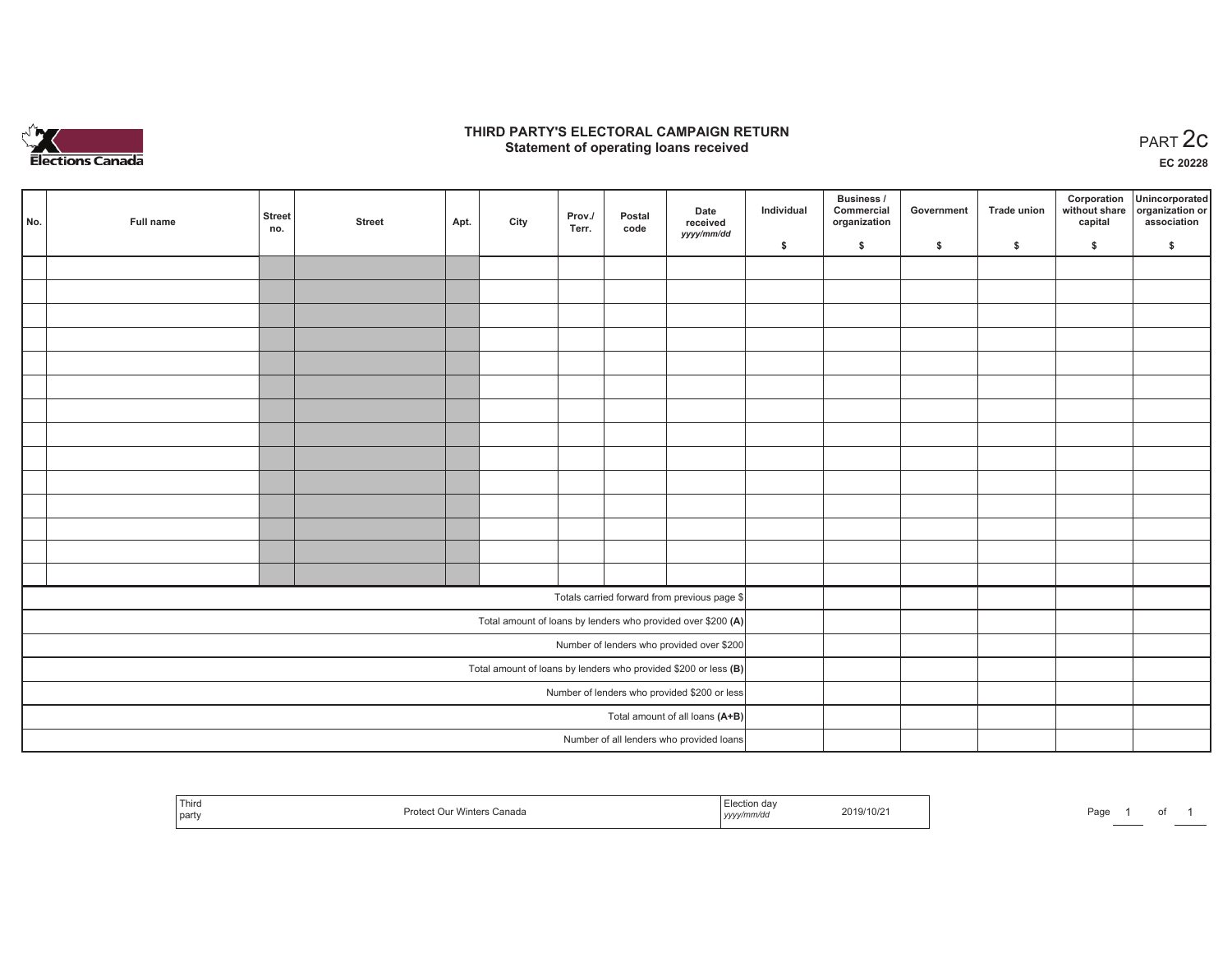# **Elections Canada**

## **THIRD PARTY'S ELECTORAL CAMPAIGN RETURN Summary of inflows**

| PART <sub>2d</sub> |
|--------------------|
| EC 20228           |

|              |                                              |                                               |                                            |                    |              | Number of                   |
|--------------|----------------------------------------------|-----------------------------------------------|--------------------------------------------|--------------------|--------------|-----------------------------|
| No.          | Type of contributor / lender                 | <b>Monetary</b><br>contributions<br>(Part 2a) | Non-monetary<br>contributions<br>(Part 2b) | Loans<br>(Part 2c) | <b>Total</b> | contributors and<br>lenders |
|              |                                              | \$                                            | \$                                         | \$                 | \$           |                             |
|              |                                              |                                               |                                            |                    |              |                             |
| 1.           | Individuals                                  |                                               |                                            |                    |              |                             |
| 2.           | Businesses / Commercial organizations        |                                               | 152,715.00                                 |                    | 152,715.00   |                             |
| 3.           | Governments                                  |                                               |                                            |                    |              |                             |
| 4.           | Trade unions                                 |                                               |                                            |                    |              |                             |
| 5.           | Corporations without share capital           |                                               |                                            |                    |              |                             |
| 6.           | Unincorporated organizations or associations |                                               |                                            |                    |              |                             |
| 7.           | Total (items 1 to 6)                         |                                               |                                            |                    | 152,715.00   |                             |
| <b>Total</b> |                                              |                                               |                                            |                    |              |                             |
| 8.           | Amount of third party's resources used       |                                               |                                            |                    |              |                             |
| 9.           | Grand total (items 7 and 8)                  |                                               |                                            |                    | 152,715.00   |                             |

| Third<br>party | <b>Protect Our Winters</b><br>Canada | Election dav<br>yyyy/mm/dd<br>,,,,, | 2019/10/2 |
|----------------|--------------------------------------|-------------------------------------|-----------|
|----------------|--------------------------------------|-------------------------------------|-----------|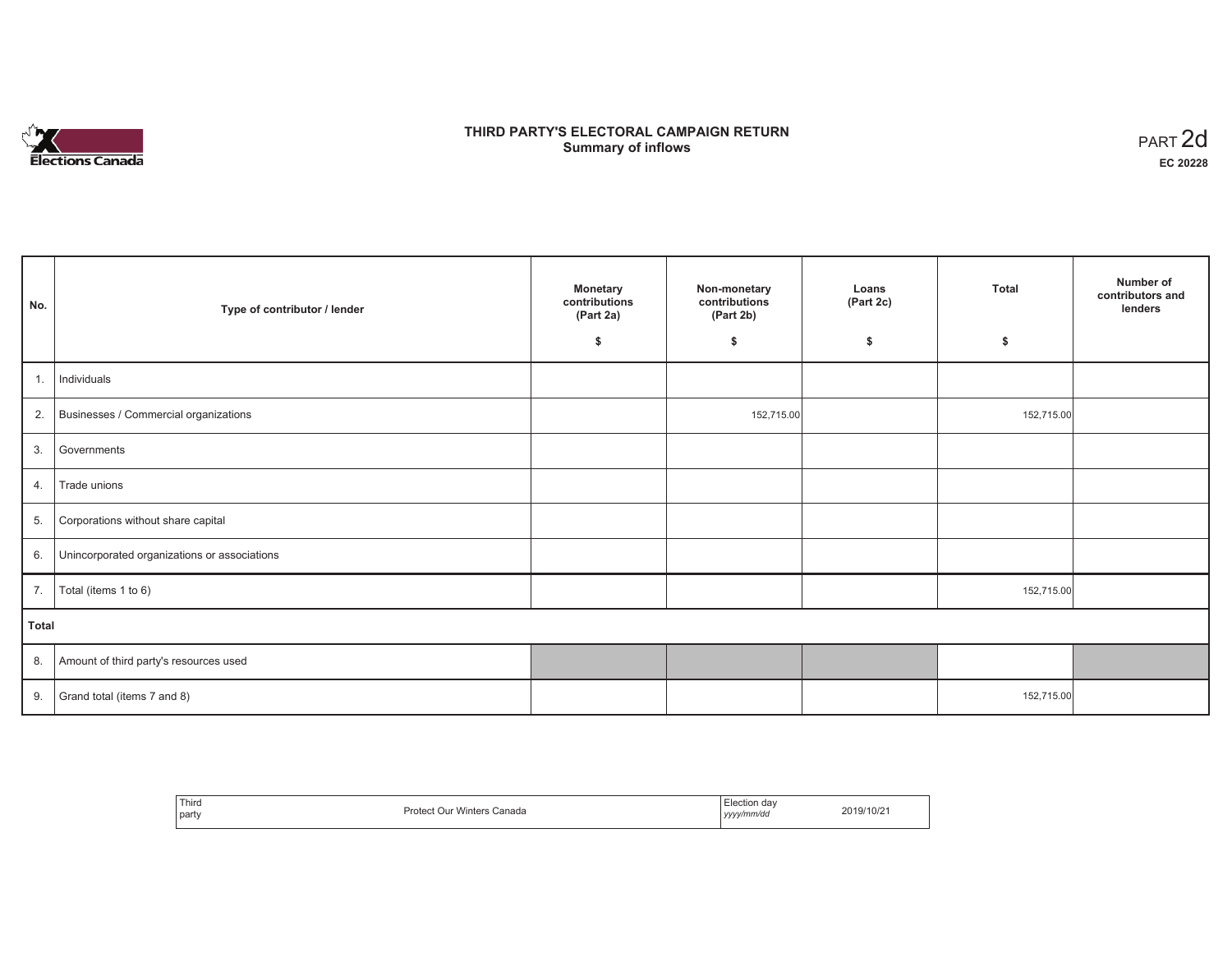

## **THIRD PARTY'S ELECTORAL CAMPAIGN RETURN Statement of expenses incurred for regulated activities that take place during the pre-election period**  *(Only applicable to a fixed-date general election)*

 $_{\sf PART}$ 3a **EC 20228**

For a list of expense types, expense categories and expense subcategories, refer to Annex II in the Instructions.

| No.            | Date<br>incurred<br>yyyy/mm/dd | ED Code<br>(if applicable) | Supplier    | <b>Expense type</b> | Expense<br>category | Expense<br>subcategory | <b>Starting date</b><br>of activity,<br>advertisement<br>or survey<br>yyyy/mm/dd | <b>Ending date</b><br>of activity,<br>advertisement<br>or survey<br>yyyy/mm/dd | Place of activity or<br>advertisement        | <b>Expense amount</b><br>\$ |
|----------------|--------------------------------|----------------------------|-------------|---------------------|---------------------|------------------------|----------------------------------------------------------------------------------|--------------------------------------------------------------------------------|----------------------------------------------|-----------------------------|
|                | 2019/09/09                     |                            | Bell Canada | Partisan Activity   | Office              | Phone & Internet       | 2019/08/23                                                                       | 2019/09/08                                                                     | National                                     | 136.15                      |
| $\overline{2}$ | 2019/09/06                     |                            | SendGrid    | Partisan Activity   | Office              | Website Development    | 2019/09/06                                                                       | 2019/09/30                                                                     | National                                     | 16.92                       |
|                |                                |                            |             |                     |                     |                        |                                                                                  |                                                                                |                                              |                             |
|                |                                |                            |             |                     |                     |                        |                                                                                  |                                                                                |                                              |                             |
|                |                                |                            |             |                     |                     |                        |                                                                                  |                                                                                |                                              |                             |
|                |                                |                            |             |                     |                     |                        |                                                                                  |                                                                                |                                              |                             |
|                |                                |                            |             |                     |                     |                        |                                                                                  |                                                                                |                                              |                             |
|                |                                |                            |             |                     |                     |                        |                                                                                  |                                                                                |                                              |                             |
|                |                                |                            |             |                     |                     |                        |                                                                                  |                                                                                |                                              |                             |
|                |                                |                            |             |                     |                     |                        |                                                                                  |                                                                                |                                              |                             |
|                |                                |                            |             |                     |                     |                        |                                                                                  |                                                                                |                                              |                             |
|                |                                |                            |             |                     |                     |                        |                                                                                  |                                                                                |                                              |                             |
|                |                                |                            |             |                     |                     |                        |                                                                                  |                                                                                |                                              |                             |
|                |                                |                            |             |                     |                     |                        |                                                                                  |                                                                                |                                              |                             |
|                |                                |                            |             |                     |                     |                        |                                                                                  |                                                                                |                                              |                             |
|                |                                |                            |             |                     |                     |                        |                                                                                  |                                                                                |                                              |                             |
|                |                                |                            |             |                     |                     |                        |                                                                                  |                                                                                |                                              |                             |
|                |                                |                            |             |                     |                     |                        |                                                                                  |                                                                                | Totals carried forward from previous page \$ |                             |
|                |                                |                            |             |                     |                     |                        |                                                                                  |                                                                                | Total \$                                     | 153.07                      |

| <sup>1</sup> Thir<br>Proteu<br>party | Winters Canada<br>111<br>, уууу " | 19/1″–<br>/10/2<br>. | ⊡∩∼<br>-ay |
|--------------------------------------|-----------------------------------|----------------------|------------|
|--------------------------------------|-----------------------------------|----------------------|------------|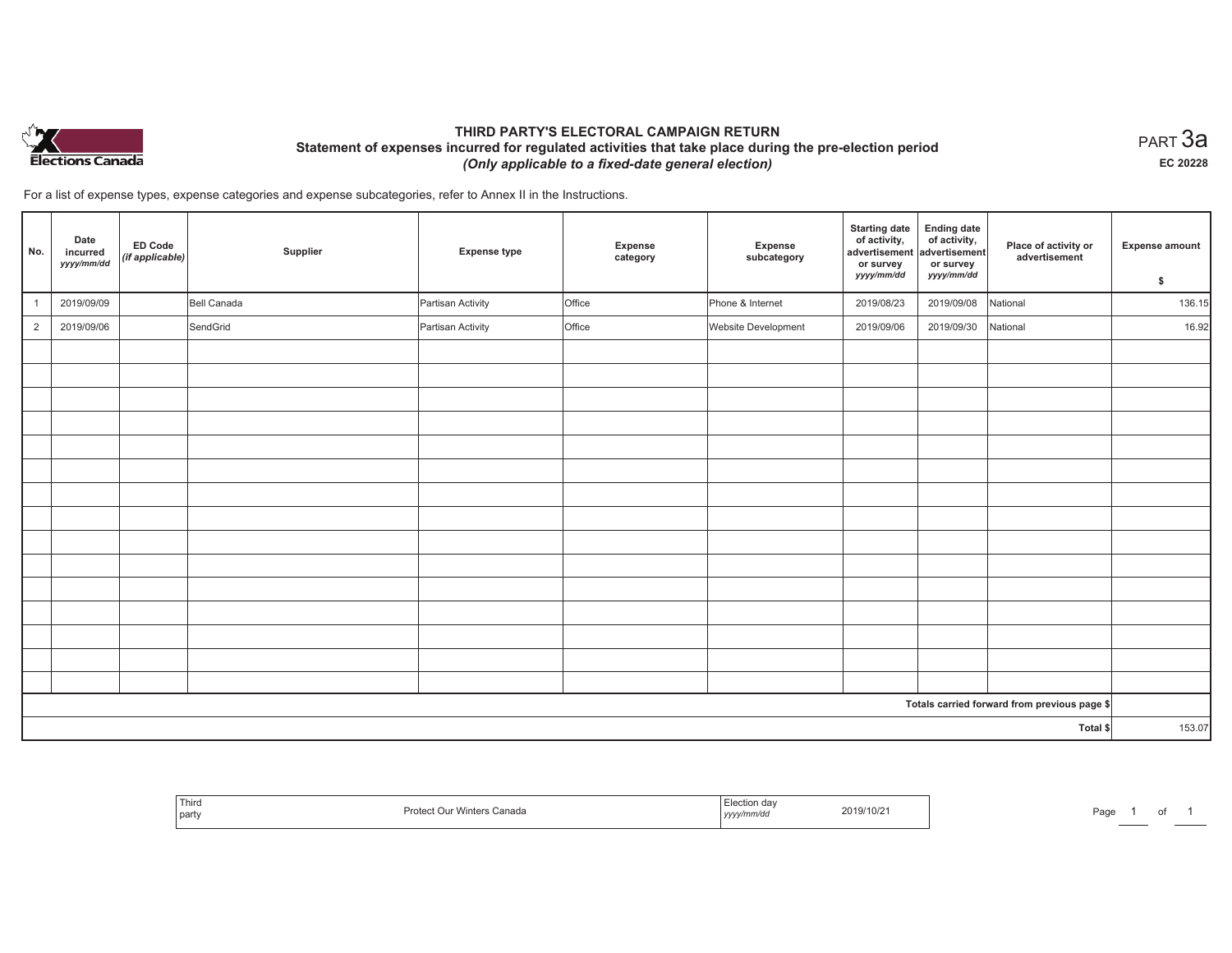

# **THIRD PARTY'S ELECTORAL CAMPAIGN RETURN Statement of expenses incurred for regulated activities that take place during the election period**<br>PART  $3\mathsf{b}$

**EC 20228**

For a list of expense types, expense categories and expense subcategories, refer to Annex II in the Instructions.

| No.            | Date<br>incurred<br>yyyy/mm/dd | ED Code<br>(if applicable) | Supplier                         | <b>Expense type</b> | Expense<br>category                                  | Expense<br>subcategory     | <b>Starting date</b><br>of activity,<br>advertisement<br>or survey | <b>Ending date</b><br>of activity,<br>advertisement<br>or survey | Place of activity or<br>advertisement        | <b>Expense amount</b> |
|----------------|--------------------------------|----------------------------|----------------------------------|---------------------|------------------------------------------------------|----------------------------|--------------------------------------------------------------------|------------------------------------------------------------------|----------------------------------------------|-----------------------|
|                |                                |                            |                                  |                     |                                                      |                            | yyyy/mm/dd                                                         | yyyy/mm/dd                                                       |                                              | \$                    |
|                | 2019/09/30                     |                            | Protect Our Winters Canada Staff | Partisan Activity   | Salaries, Wages & Consulting for Remuneration        |                            | 2019/09/01                                                         | 2019/09/30                                                       | National                                     | 4,456.67              |
| 2              | 2019/09/30                     |                            | Protect Our Winters Canada       | Partisan Activity   | Salaries, Wages & Consulting [e] Payroll Remittances |                            | 2019/09/01                                                         | 2019/09/30                                                       | National                                     | 307.54                |
| 3              | 2019/10/12                     |                            | QT Web Design                    | Partisan Activity   | Office                                               | Website Development        | 2019/09/30                                                         | 2019/10/12                                                       | National                                     | 734.50                |
| $\overline{4}$ | 2019/10/09                     |                            | Bell Canada                      | Partisan Activity   | Office                                               | Phone & Internet           | 2019/09/09                                                         | 2019/10/08                                                       | National                                     | 177.85                |
| 5              | 2019/10/21                     |                            | Protect Our Winters Canada Staff | Partisan Activity   | Salaries, Wages & Consulting [e] Remuneration        |                            | 2019/10/01                                                         | 2019/10/21                                                       | National                                     | 3,017.17              |
| 6              | 2019/10/21                     |                            | Protect Our Winters Canada       | Partisan Activity   | Salaries, Wages & Consulting [e] Payroll Remittances |                            | 2019/10/01                                                         | 2019/10/21                                                       | National                                     | 208.21                |
|                | 2019/11/09                     |                            | <b>Bell Canada</b>               | Partisan Activity   | Office                                               | Phone & Internet           | 2019/10/09                                                         | 2019/10/21                                                       | National                                     | 69.37                 |
| 8              | 2019/10/21                     |                            | Twilio                           | Partisan Activity   | Office                                               | <b>Website Development</b> | 2019/09/01                                                         | 2019/09/19                                                       | National                                     | 27.16                 |
| 9              | 2019/10/03                     |                            | SendGrid                         | Partisan Activity   | Office                                               | <b>Website Development</b> | 2019/09/06                                                         | 2019/09/30                                                       | National                                     | 20.45                 |
| 10             | 2019/10/20                     |                            | Twilio                           | Partisan Activity   | Office                                               | <b>Website Development</b> | 2019/10/01                                                         | 2019/10/20                                                       | National                                     | 961.63                |
| 11             | 2019/09/27                     |                            | Sid Lee                          | Partisan Activity   | Advertising                                          | Design & Development       | 2019/09/01                                                         | 2019/10/21                                                       | National                                     | 148,215.00            |
| 12             | 2019/10/09                     |                            | Origin Design                    | Partisan Activity   | Advertising                                          | Design & Development       | 2019/09/01                                                         | 2019/10/21                                                       | National                                     | 4,500.00              |
|                |                                |                            |                                  |                     |                                                      |                            |                                                                    |                                                                  |                                              |                       |
|                |                                |                            |                                  |                     |                                                      |                            |                                                                    |                                                                  |                                              |                       |
|                |                                |                            |                                  |                     |                                                      |                            |                                                                    |                                                                  |                                              |                       |
|                |                                |                            |                                  |                     |                                                      |                            |                                                                    |                                                                  |                                              |                       |
|                |                                |                            |                                  |                     |                                                      |                            |                                                                    |                                                                  |                                              |                       |
|                |                                |                            |                                  |                     |                                                      |                            |                                                                    |                                                                  | Totals carried forward from previous page \$ |                       |
|                |                                |                            |                                  |                     |                                                      |                            |                                                                    |                                                                  | Total \$                                     | 162,695.85            |

| ≞lection dav<br>2019/10/21<br>, yyyy/mm/dd | Third<br>Protect Our Winters Canada<br>party |
|--------------------------------------------|----------------------------------------------|
|--------------------------------------------|----------------------------------------------|